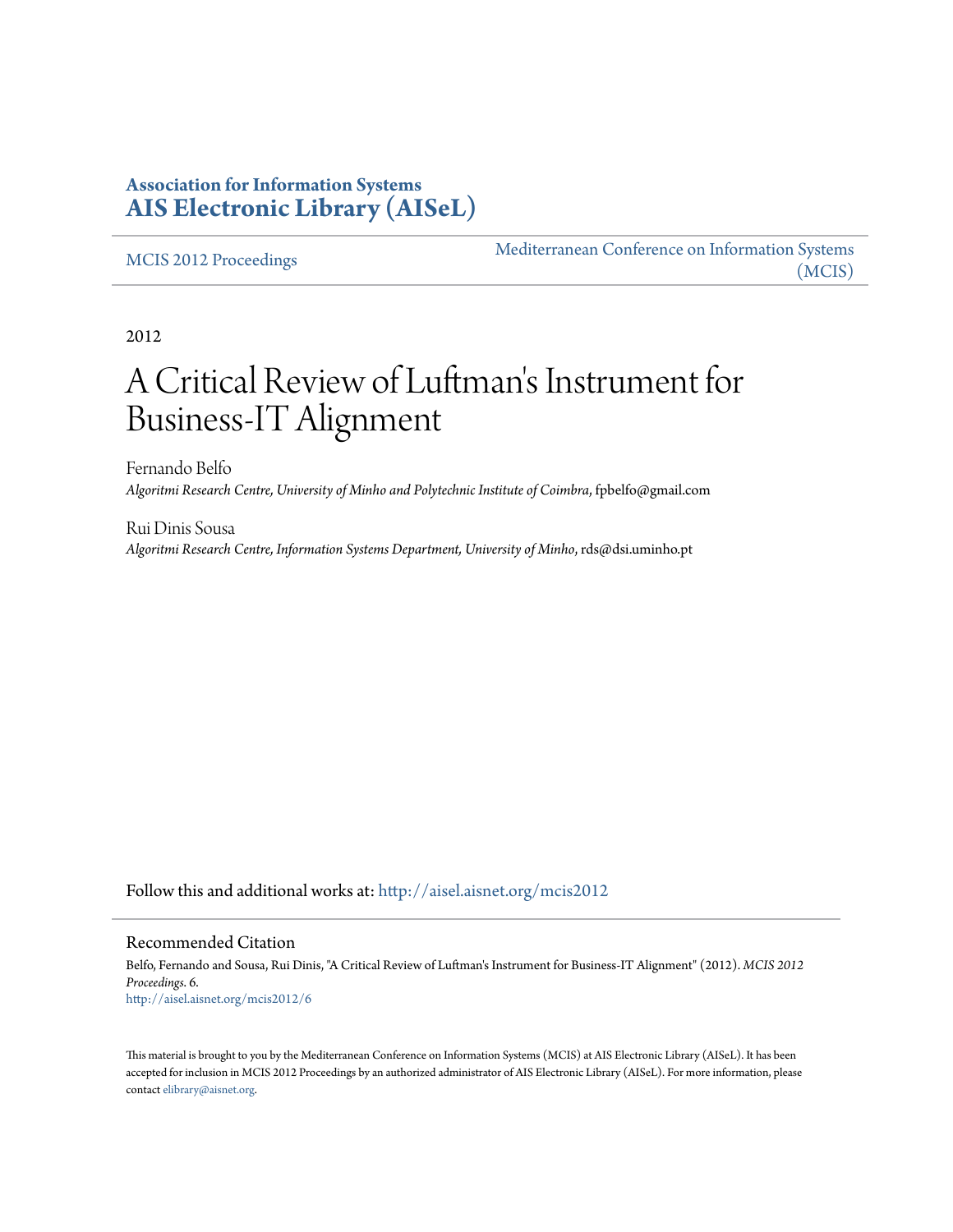# A CRITICAL REVIEW OF LUFTMAN´S INSTRUMENT FOR BUSINESS-IT ALIGNMENT

Belfo, Fernando Paulo, Algoritmi Research Centre, University of Minho and Polytechnic Institute of Coimbra, Coimbra, Portugal, fpbelfo@gmail.com

Sousa, Rui Dinis, Algoritmi Research Centre, Information Systems Department, University of Minho, Portugal, rds@dsi.uminho.pt

#### Abstract

*Business and Information Technology alignment remains one of the most important issues among IT managers. To assess it, many proposals have been put forward over the years. As one of the most cited in Google Scholar, the Luftman's survey instrument emerges as a promising one to assess business-IT alignment.*

*This work presents a critical review of the Luftman's proposal for assessing business-IT alignment by comparing it with six other relevant proposals in the literature. Each one of the selected proposals was studied in terms of the coverage of the dimensions of the Luftman's instrument: communications, competency/value measurements, governance, partnership, technology scope and skills. Governance was the dimension better covered followed by the technology scope but the remaining dimensions were not so well covered with the skills dimension being the worst one. In fact, none of the selected proposals showed up as complete as the Luftman's proposal.*

*Some research has already been carried out to validate and test the Luftman's instrument as a useful tool for practitioners and managers. The result, a more parsimonious instrument than the original one, seems a promising tool calling for further attention and use in research to get to an acceptable and recognized valid instrument to assess business-IT alignment.*

*Keywords: business and IT alignment, alignment approaches, alignment dimensions, instrument validity.*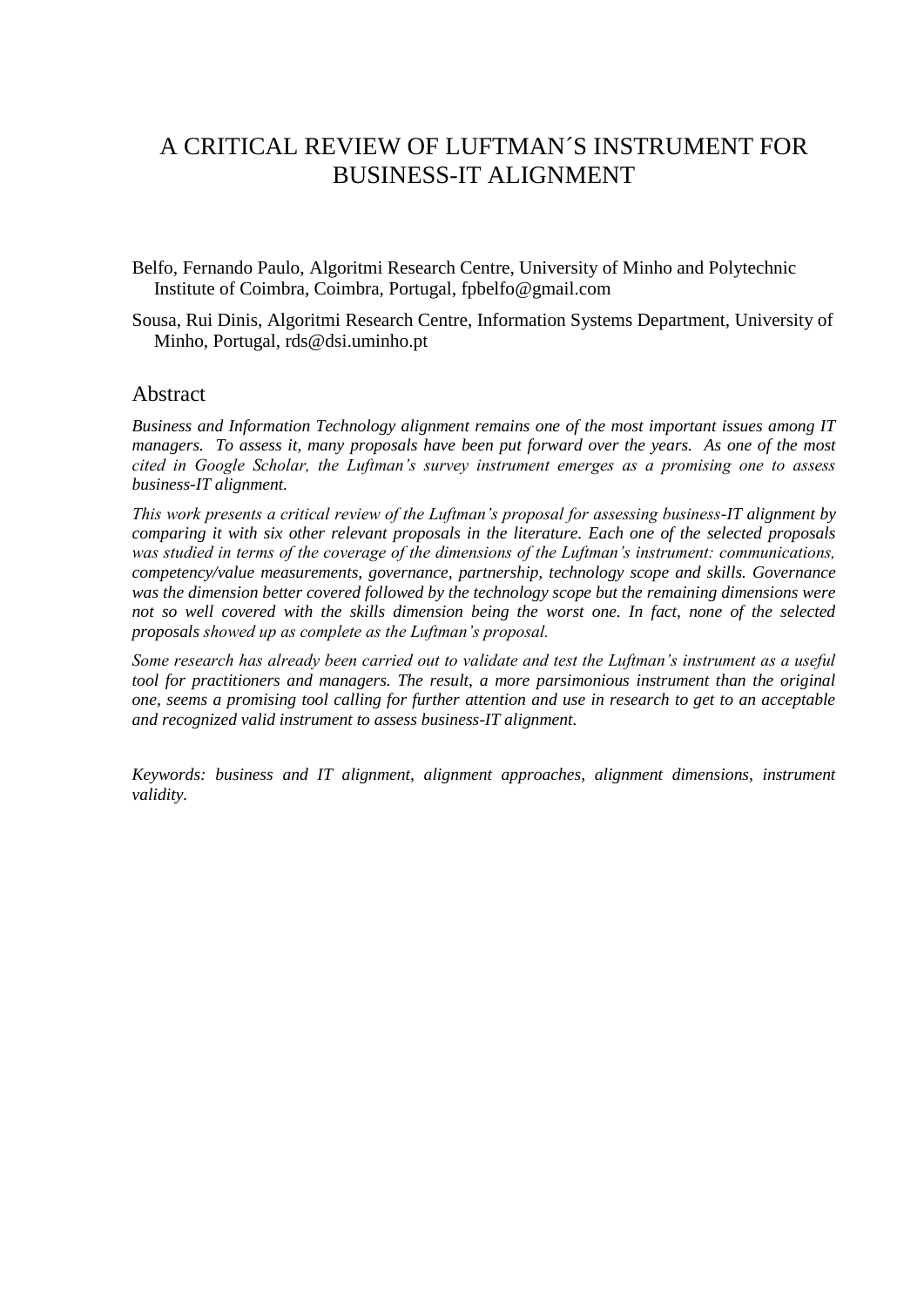# **1 INTRODUCTION**

Over the past years, IT managers have been concerned with Business and IT alignment (BIA) under the expectation that achieving alignment could positively influence business performance (Bergeron, Raymond and Rivard, 2004, Chan, Huff, Barclay and Copeland, 1997, Chan, Sabherwal and Thatcher, 2006, Cragg, King and Hussin, 2002, Kearns and Lederer, 2003, Sabherwal and Chan, 2001). A regular annual survey of U.S. -based organizations has ranked BIA in the top 10 concerns for many years in a row, moving it from the third in 2010 back to the first top concern in 2011 (Luftman and Ben-Zvi, 2011).

Terms such as "strategic alignment" (Chan et al., 2006, Henderson and Venkatraman, 1993), "strategic fit" or "functional integration" (Henderson and Venkatraman, 1999) and "information systems alignment" (Benbya and McKelvey, 2006) or "IT alignment" (Chan and Reich, 2007, Henderson and Venkatraman, 1993) have been used regarding BIA. Reich and Benbasat (1996) have seen it as a measure of how much "the mission, objectives and plans of IT support and are supported by the mission, objectives and business plans". However, rather than a bivariate conceptualization of alignment between business and IT, looking into just one alignment type, the complex and interrelated nature of the relationships between constructs requires a holistic approach (Bergeron et al., 2004, Chan et al., 1997).

The Luftman's (2003) approach to measure alignment is one of the most cited (more than 400 citations at Google Scholar) taking into account diverse alignment criteria or maturity categories: Communications, Competency/Value Measurements, Governance, Partnership, Technology Scope and Skills. Using a survey instrument to determine a category score for each of the six criteria by evaluating 38 alignment practices from level 1 to 5, an overall alignment score is then determined, what can be used as a benchmarking tool.

This work intends to do a critical review of Luftman's instrument by comparing it with other relevant proposals in the literature for assessing business-IT alignment.

# **2 RESEARCH APPROACH**

In order to identify relevant instruments for BIA in the literature, first, an initial set of keywords to search references related to the subject were identified: "business", "information", "technology" and "alignment". Second, under the rule that those keywords should be part of the reference title, a search was performed using the Google Scholar engine. Third, the results from the previous search were checked against the survey instruments already identified in two repositories, the Calgary Surveys Query System (CSQS) and the "Survey Instruments in IS" (Newsted, Munro and Schwarz, 2012). Forth, to confront with Luftman's instrument, six other instruments were selected from the most cited references in Google Scholar as presented in Table 1.

In the selected references, the most used research approach was the survey. Alignment instruments usually capture the perceptions of a single key informant in each organization. It is argued that the way managers perceive their environment is more significant than other measures, like archival data (Kearns and Lederer, 2003, Segars and Grover, 1999). Yet, sometimes, when there are specific constructs, it may valuable to use more than one key informant at each organization (Chan et al., 1997).

The majority of alignment instruments assess the alignment at a strategic level. At the tactical level, we selected Reich and Benbasat (2000)'s instrument. For the alignment at the operational level, studies show a much lower level of citation than the selected references and were not included in this work (Cragg, Tagliavini and Mills, 2007).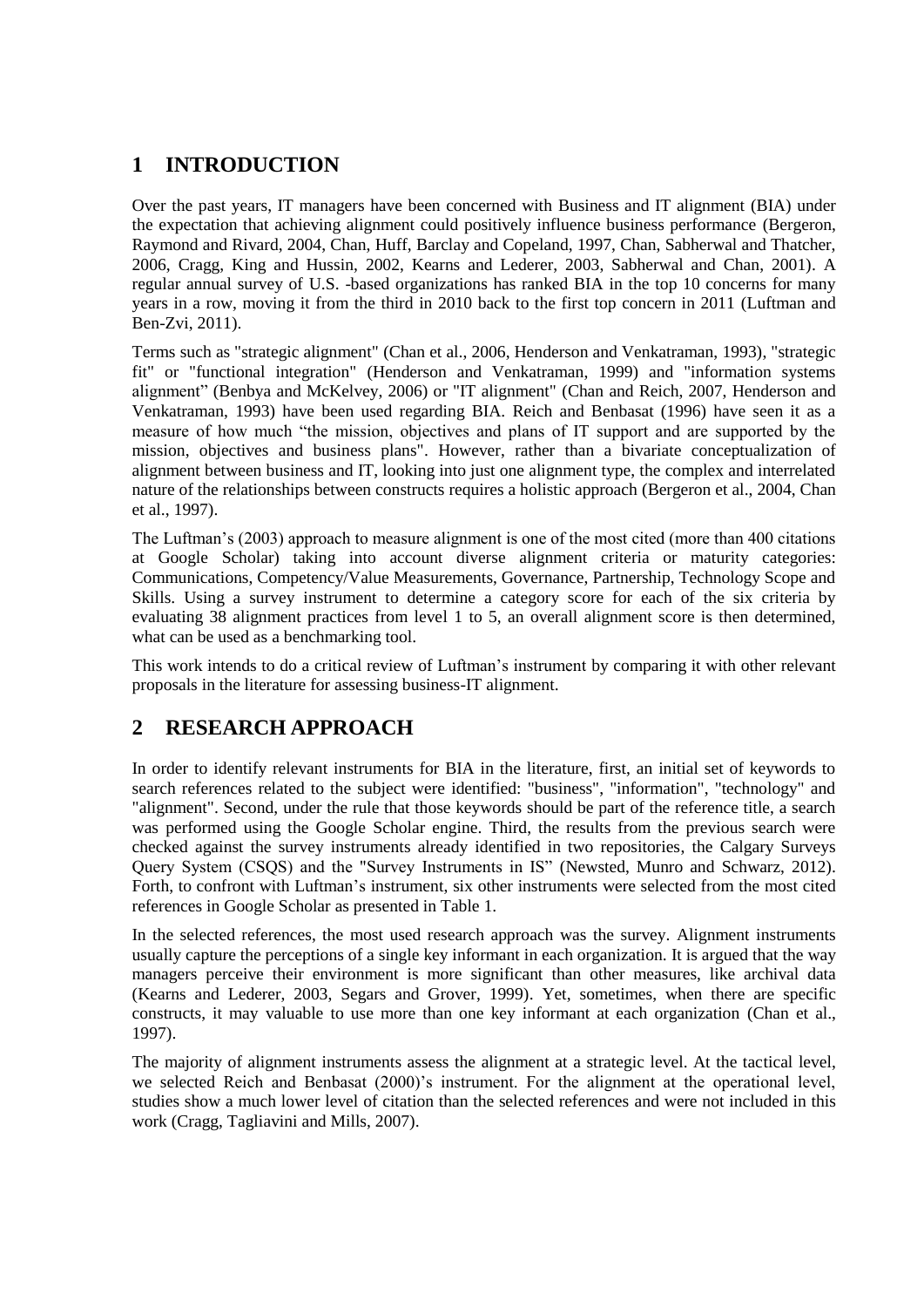|                                   |      |                                          |                                                        |                                |                           |                  | Unit of Analysis           |                                     |                                  |
|-----------------------------------|------|------------------------------------------|--------------------------------------------------------|--------------------------------|---------------------------|------------------|----------------------------|-------------------------------------|----------------------------------|
| Authors                           | Year | Nr. of Citations at<br>Scholar<br>Google | Research<br>Approach                                   | Nr of Constructs<br>Dimensions | Nr of Items<br>Indicators | Scale            | Firm<br>Level<br>Strategic | <b>Business</b><br>evel<br>Tactical | Operational-IT<br>Projects Level |
| Chan, Huff, Barclay<br>& Copeland | 1997 | 750                                      | Survey<br>(164 companies)                              |                                | 8                         | 5 point<br>scale | X                          |                                     |                                  |
| Reich & Benbasat                  | 2000 | 728                                      | Case study<br>$(10 \text{ BU}, 45 \text{ informants})$ | $4 + 2$                        |                           | 4 levels         |                            | X                                   |                                  |
| Sabherwal & Chan                  | 2001 | 578                                      | Survey<br>(164 and 62 companies)                       | 1                              |                           | 5 point<br>scale | X                          |                                     |                                  |
| Kearns & Lederer                  | 2003 | 228                                      | Survey<br>$(161 \text{ CIOs})$                         | 4                              | 20                        | 7 point<br>scale | X                          |                                     |                                  |
| Segars & Grover                   | 1999 | 177                                      | Survey<br>253 organizations                            | 1                              | 8                         | 7 point<br>scale | X                          |                                     |                                  |
| Cragg, King &<br>Hussin           | 2002 | 163                                      | Survey (250 firms,<br>256 managing directors)          |                                | 9                         | 5 point<br>scale | X                          |                                     |                                  |

*Table 1. Selected business-IT alignment instruments.*

This paper is divided into four more sections. Next session describes the alignment dimensions as well as the sub-dimensions used in the Luftman's survey instrument. The following section presents the features of the selected and studied instruments. The following section presents a short review and critique in what concerns instrument validity looking at studies that used Luftman's instrument. Finally, the paper ends with some conclusions, some implications for practice and proposals for future research.

# **3 DIMENSIONS OF BUSINESS-IT ALIGNMENT**

Whether it is called dimension, criterion, category, domain, factor, antecedent, enabler or inhibitor, it is relatively consensual that business and IT alignment has many facets. Some authors theorized about those dimensions, underlining the importance of functional integration of business domain with the IT domain. Others call for the fit of the strategic level of business or IT with their correspondent operational levels (Henderson and Venkatraman, 1999). Several factors which can influence the alignment have been, not only argued theoretically, but also tested (Luftman, Papp and Brier, 1999, Reich and Benbasat, 1996, Reich and Benbasat, 2000). In this section, taking a wider perspective on alignment, considering that it is something complex and multifaceted, we briefly introduce the most important dimensions for BIA under Luftman's lenses.

## **3.1 Communications**

Communication implies the transmission of information. However, in addition to the transmission of information, there still exists a need for a mutual understanding of those who communicate. According to a Luftman's multi-year study, with data obtained from business and information technology executives from over 500 firms representing 15 industries, "good IT/business communication" appears as one of the enablers of alignment and "IT does not communicate well" or "IT/non-IT lack close relationship" as one of its inhibitors (Luftman et al., 1999).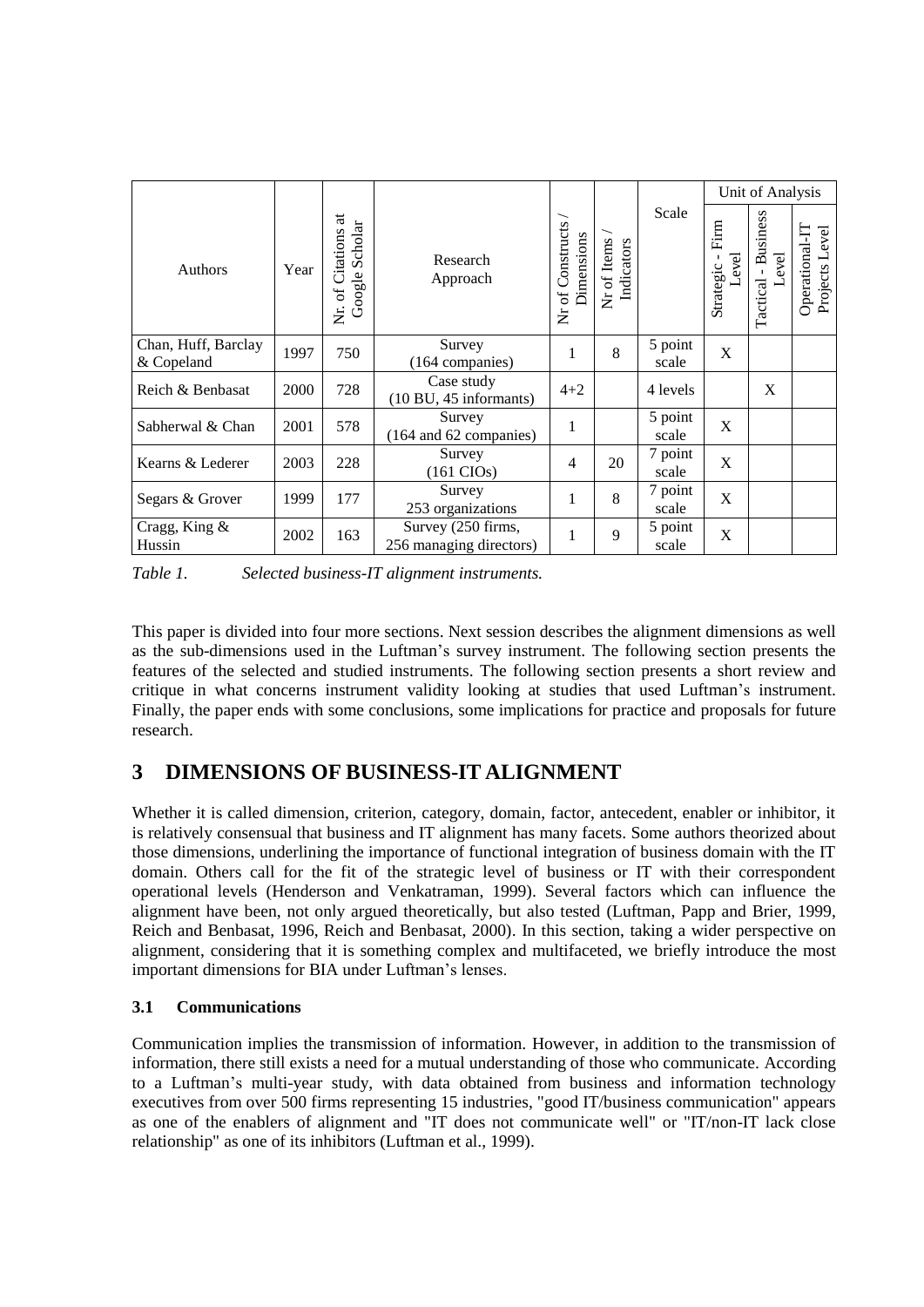Luftman's (2003) instrument considers six criteria for communications: "understanding of business by IT", "understanding of IT by business", "organizational learning", "style and ease of access", "leveraging intellectual assets" and "IT–business liaison staff". Each criterion has five possible levels of assessment. For example, the criterion described as the "understanding of business by IT" ranges from level 1, which means "IT management lacks understanding", through level 3, which means "limited understanding by IT management", up to level 5, which means "understanding required of all IT staff" (Luftman, 2003). These six criteria deal mainly with knowledge and its management.

#### **3.2 Competency/Value Measurements**

The different languages usually used by business and IT complicate their communication and mutual understanding. For this reason, it is important for IT professionals to demonstrate the value of their work and propose projects in a way that business can understand. The agreement on service levels of the IT department to the business is a way to define and measure the desired support and service. Luftman's (2003) instrument considers seven criteria about competency and value measurements: "IT metrics", "business metrics", "link between IT and business metrics", "service level agreements", "benchmarking", "formally assess IT investments" and "continuous improvement practices".

This competency value measurements dimension may be somehow linked to the assessment of the IT plan reflection of business plan and the business plan reflection of IT plan as considered in Kearns and Lederer's (2003) instrument.

## **3.3 Governance**

Many strategic alignment issues in the literature are about governance. Luftman's instrument considered seven criteria for governance: "formal business strategy planning", "formal IT strategy planning", "organizational structure", "reporting relationships", "how IT is budgeted", "rationale for IT spending", "senior-level IT steering committee" and "how projects are prioritized". Each criterion has also five possible levels of assessment. For example, the criterion described as the "formal business strategy planning" ranges from level 1, which means "not done, or done as needed", through level 3, which means "some IT input and cross-functional planning", up to level 5, which means "with IT and partners" (Luftman, 2003).

Other authors also underline the importance of measuring specific governance facets of alignment. For instance, the level of CIO participation in business plan or CEO participation in the IT plan, and consequently, the assessment of how the IT plan reflects the business plan and the business plan reflects the IT plan (Kearns and Lederer, 2003). Also, the profile of the business strategy and its compatibility (or not) with the IT strategy profile seems to represent another important aspect of alignment (Sabherwal and Chan, 2001).

## **3.4 Partnership**

Luftman (2003) found that the relationship that exists between the business and IT organizations is another criterion that ranks high among the enablers and inhibitors of alignment. The opportunity to have an equal role in defining business strategies, trust developed among the participants, or the sharing of risks and rewards are considered significant. Luftman's instrument considered six criteria for partnership: "business perception of IT", "IT's role in strategic business planning", "shared risks and rewards", "managing the IT–business relationship", "relationship/trust style" and "business sponsors/champions".

## **3.5 Technology Scope**

According to Luftman, technology scope criteria measure the degree to which IT is able to go beyond the back office and the front office, to provide a flexible and transparent infrastructure for all, to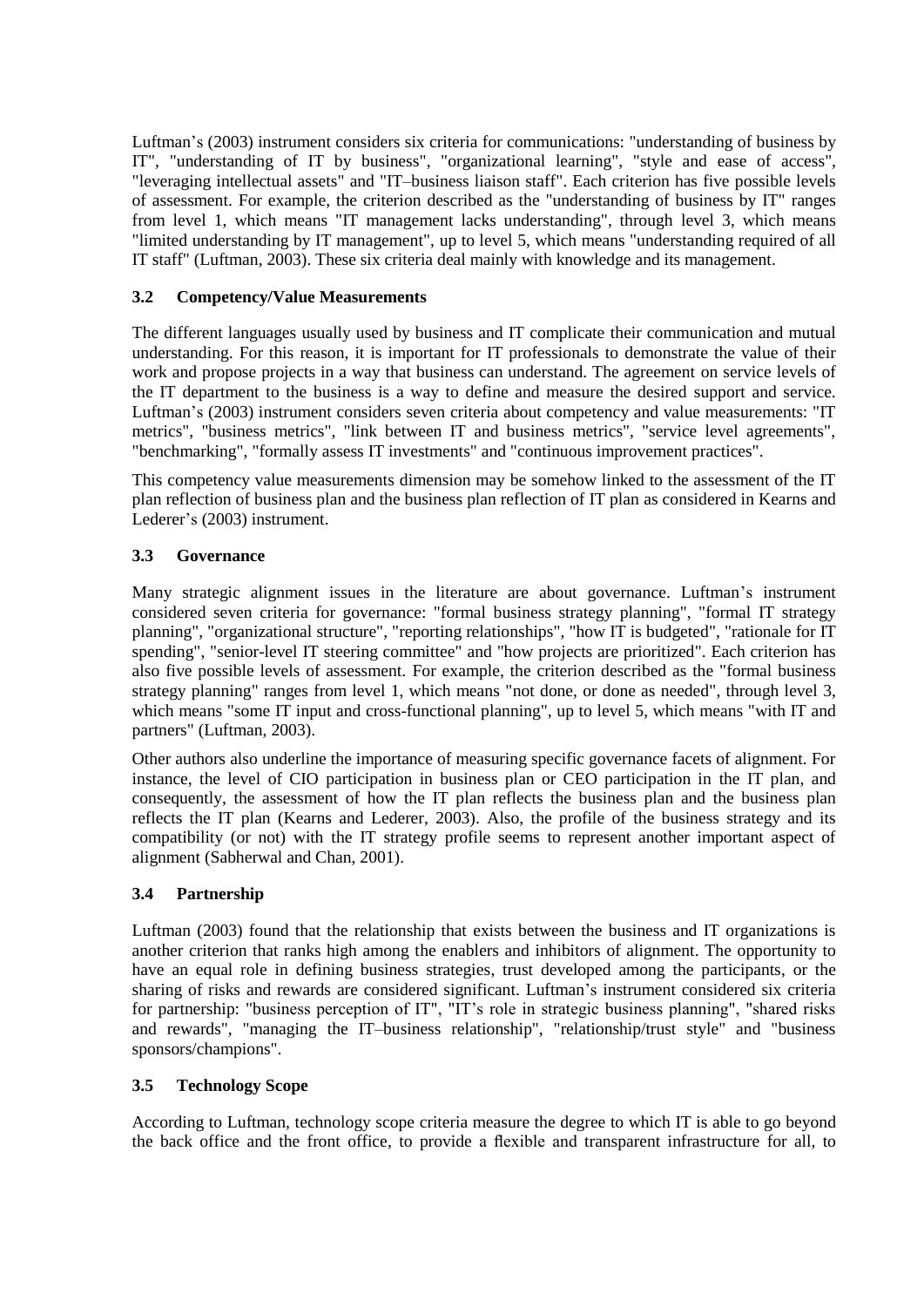evaluate and apply emerging technologies successfully, to enable or drive business processes and strategies and to provide solutions customizable to client needs.

Technology scope includes four criteria: "primary systems", "standards", "architectural integration" and "how IT infrastructure is perceived".

#### **3.6 Skills**

Luftman's proposal for the skills dimension of alignment includes seven criteria: "innovative, entrepreneurial environment", "key IT HR decisions", "change readiness", "career crossover opportunities", "cross-functional training and job rotation", "social interaction" and "attract and retain top talent". According to Luftman, this dimension "encompasses all IT human resource considerations, such as how to hire and fire, motivate, train and educate, and culture".

## **4 ASSESSMENT APROACHES FOR BUSINESS- IT ALIGNMENT**

Luftman's research on business-IT alignment is well recognized among academics and practitioners (Luftman, 2000, 2003, Luftman and Kempaiah, 2007, Luftman et al., 1999). As mentioned before, Luftman's instrument, comprised of six dimensions and 38 items, takes into account a considerable number of facets. However, it is hardly difficult, if not impossible, to capture all the facets for complex constructs. Nevertheless, Luftman's instrument seems to provide a strong coverage of important dimensions except for the technology scope. Although reasonably well covered, the technology scope dimension does not address. for example, how IT projects serve specific organizational objectives as it happens in the Sabherwal and Chan's (2001) instrument.

|                                |      | Dimensions     |                                  |                |                |                     |               |  |  |
|--------------------------------|------|----------------|----------------------------------|----------------|----------------|---------------------|---------------|--|--|
| Instrument                     | Year | Communications | Competency/Value<br>Measurements | Governance     | Partnership    | Scope<br>Technology | <b>Skills</b> |  |  |
| Luftman                        | 2003 | 5              | 5                                | 5              | 5              | 4                   | 5             |  |  |
| Chan, Huff, Barclay & Copeland | 1997 | 1              | $\mathbf{1}$                     | $\overline{4}$ | 1              | 4                   | 1             |  |  |
| Reich & Benbasat               | 2000 | 4              | $\overline{2}$                   | 3              | $\overline{2}$ | 1                   |               |  |  |
| Sabherwal & Chan               | 2001 | 1              |                                  | $\overline{4}$ |                | 4                   |               |  |  |
| Kearns & Lederer               | 2003 | 3              |                                  | $\overline{4}$ | 3              | $\overline{2}$      |               |  |  |
| Segars & Grover                | 1999 | $\overline{2}$ | 2                                | 4              | 2              | 1                   |               |  |  |
| Cragg, King & Hussin           | 2002 |                |                                  | 4              |                | 4                   |               |  |  |

Table 2 summarizes the analysis of selected instruments on each dimension of Luftman's instrument.

*Table 2. Degree of coverage of Luftman's dimensions by alignment instruments*

For each instrument, the degree of coverage of the six dimensions was measured using a five point scale: 1 as "not covered"; 2 as "weakly covered"; 3 as "moderately covered"; 4 as "well covered" and 5 as "strongly covered".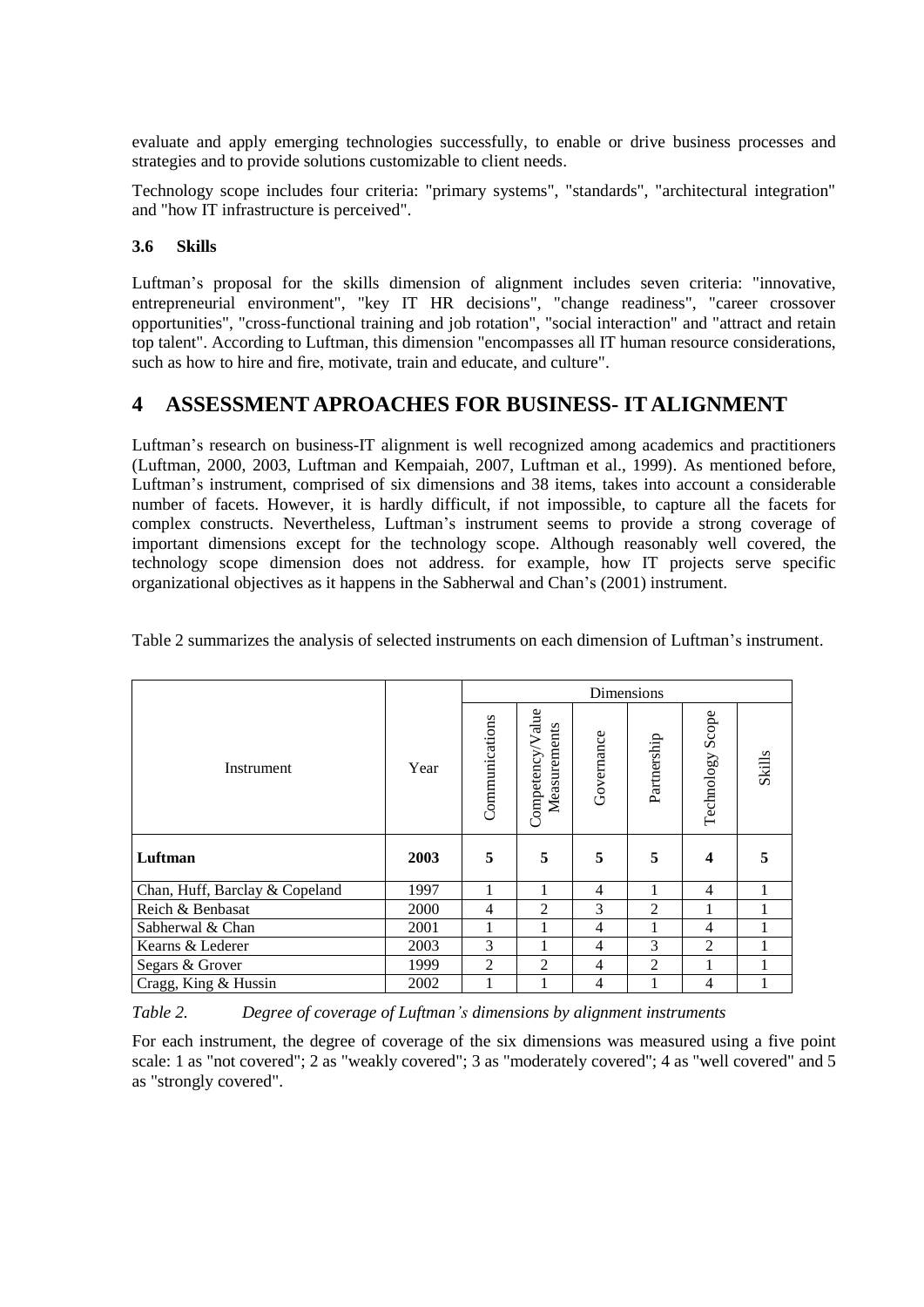#### **4.1 Chan, Huff, Barclay and Copeland (1997)**

This is one of the most cited references for BIA in the literature. This work evaluated the use of two approaches to measure alignment; a holistic, ´systems´ approach and a dimension-specific, "bivariate" approach. First, four constructs were developed: realized business strategy, realized IT strategy, IS effectiveness and business performance. The first two of these four constructs were directly linked to the alignment construct. Each of the two constructs (realized business and IT strategies) had eight dimensions, evaluating parallel aspects of the strategies. For instance, for the "strategic orientation of business" construct, the dimension "company aggressiveness" addressed the "push to dominate (i.e. increase the market share)". On the other hand, for the "strategic orientation of the existing portfolio of IS applications or realized IT strategy" construct, the dimension "IT support for aggressiveness" addressed the "IS deployments used by the business unit when pursing aggressive marketplace action" (Chan et al., 1997). The holistic, ´systems´ approach assessed alignment based on specific dimensions of strategic alignment (eight strategies dimensions). The dimension-specific, bivariate approach assessed alignment based on a single (and aggregate) dimension of both strategies (business and IT). A moderation approach, understood as a weighted overall conceptualization of alignment, revealed better assessment of IT alignment and has been recommended under a systems perspective.

Chan, Huff, Barclay and Copeland's (1997) instrument covers well the criteria considered in the governance dimension of the Luftman's instrument. It provides also a good coverage of technology scope criteria. When strategic orientation of the existing portfolio of IS applications has been done, it is necessary to make particular evaluations of business unit's usage of IS developments to support a particular business strategy as it is the case of IS deployments used "to facilitate creativity and exploration". The other dimensions; communications, competency/value measurements, partnership and skills are not covered by this instrument.

## **4.2 Reich and Benbasat (2000)**

Reich and Benbasat (1996) have used the term "linkage" before adopting the term "alignment" (Reich and Benbasat, 2000). In the early study, while looking into short-term and long-term linkage, they have identified two dimensions for the linkage, i.e., alignment between business and information technology objectives: the intellectual dimension, concerned with the internal consistency and external validity of the content of the information technology and business plans, and the social dimension, concerned with the mutual understanding of objectives and plans by business and IT executives. In the later study, although acknowledging that both dimensions are important to achieve high levels of alignment, they have focused their investigation on the factors that influence the social dimension of alignment between business and information technology objectives, something also pursued in other studies (Hartung, Reich and Benbasat, 2000).

The proposed model included four factors that could influence alignment: shared domain knowledge between business and IT executives, IT implementation success, communication between business and IT executives, and connections between business and IT planning processes. as Although considered factors that could influence alignment, they may be considered these as criteria of alignment itself (Luftman, 2003). Reich and Benbasat's (2000) proposal covers well the criteria for the communications and governance dimensions of the Luftman's instrument. A moderate coverage of competency/value and partnership criteria was provided, especially because of "connections between business and IT planning processes" but misses the criteria for technology scope and skills dimensions.

#### **4.3 Sabherwal and Chan (2001)**

Sabherwal and Chan (2001) have used an indirect computation process to assess alignment instead of measuring it through specific alignment indicators. The approach measures BIA through the proximity of the actual business or IT strategy to the expected business or IT strategy. In addition, the expected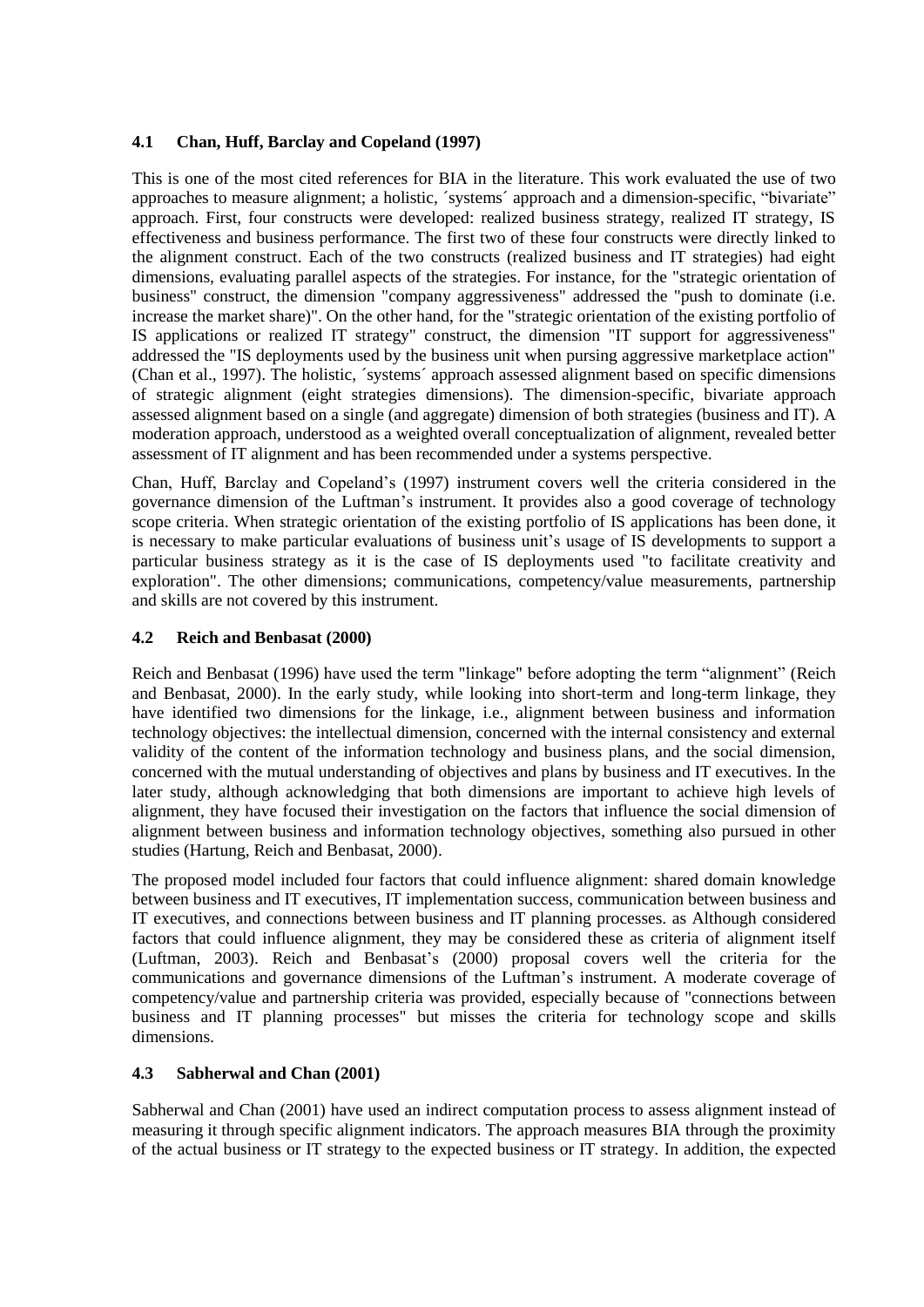business or IT strategy depends on the detected strategy profile, which can be defender, prospector or analyzer (Sabherwal and Chan, 2001). Under this proposal, "IS for efficiency", "IS for flexibility" and "IS covered" are IT strategies that are believed to be better aligned, respectively, with profiles of defender, prospector and analyzer of business strategies.

In terms of dimensions, Sabherwal and Chan's (2001) proposal is similar to Chan, Huff, Barclay and Copeland's (1997). Accordingly, governance and technology scope are well covered dimensions. The governance criteria link to strategy definition, either the business strategy (defensiveness, analysis, risk aversion, proactiveness, futurity, aggressiveness) or the IT strategy (operational support systems, interorganizational systems, market information systems or strategic decision support systems). Technology scope dimension is well covered in this instrument since it forces an assessment of the development consequences in each kind of systems, like the improvement of day-to-day operations efficiency or the enhancement of the ability to negotiate with customers. This instrument does not cover the other dimensions: communications, competency/value measurements, partnership and skills.

## **4.4 Kearns and Lederer (2003)**

Kearns and Lederer's (2003) instrument to measure alignment considered four dimensions: the level of CIO participation in the business plan, the level of CEO participation in the IT plan, the assessment of the IT plan reflection of business plan and the business plan reflection of IT plan (Kearns and Lederer, 2003). Authors stated that the first two dimensions could affect the last two. Among instruments analyzed, this is the only one that models the BIA with four constructs with relations of dependency among each other.

These four constructs make a good coverage of the governance dimension since they provide an evaluation of several aspects of the strategic planning process, specially the final objective of having the IT plan reflecting the business plan and vice-versa. For the CEO participation in IT planning, an item asks for an evaluation of "the CEO regards spending on IS as strategic investments rather than expenses to be controlled". This item links with the Luftman's item of governance described as "how IT is budgeted". The constructs "level of CIO participation in business plan" and the "level of CEO participation in IT plan" provide a moderate coverage of the communication and partnership dimensions. Although these constructs relate to the communication dimension, they do not approach adequately some facets in the Luftman's instrument such as "organizational learning", "style and ease of access", "leveraging intellectual assets" or "IT–business liaison staff". Also, although items like "business perception of IT" and "IT's role in strategic business planning" are considered in this instrument, others like "shared risks and rewards" are ignored. The technology scope dimension is slightly covered, in particular when using "the business plan refers to specific IS applications".

#### **4.5 Segars and Grover (1999)**

The research of these authors wanted to detect distinctive organization profiles when planning strategic information systems. It uses particular measures of planning effectiveness, namely the "planning alignment" dimension, with eight items concerning BIA (Segars and Grover, 1999).

The factors proposed by Segars and Grover (1999) covered well the criteria considered in the governance dimension of the Luftman's instrument. The instrument has a low coverage of communications, competency/value and partnership measurements criteria. It completely lacks the criteria about technology scope and skills dimensions. Its strength lies on its simplicity. One weakness consists on its strict orientation on the governance perspective of alignment (3 items). Nevertheless, it also has some items which belong to the dimensions of communications, competency/value measurements and partnership.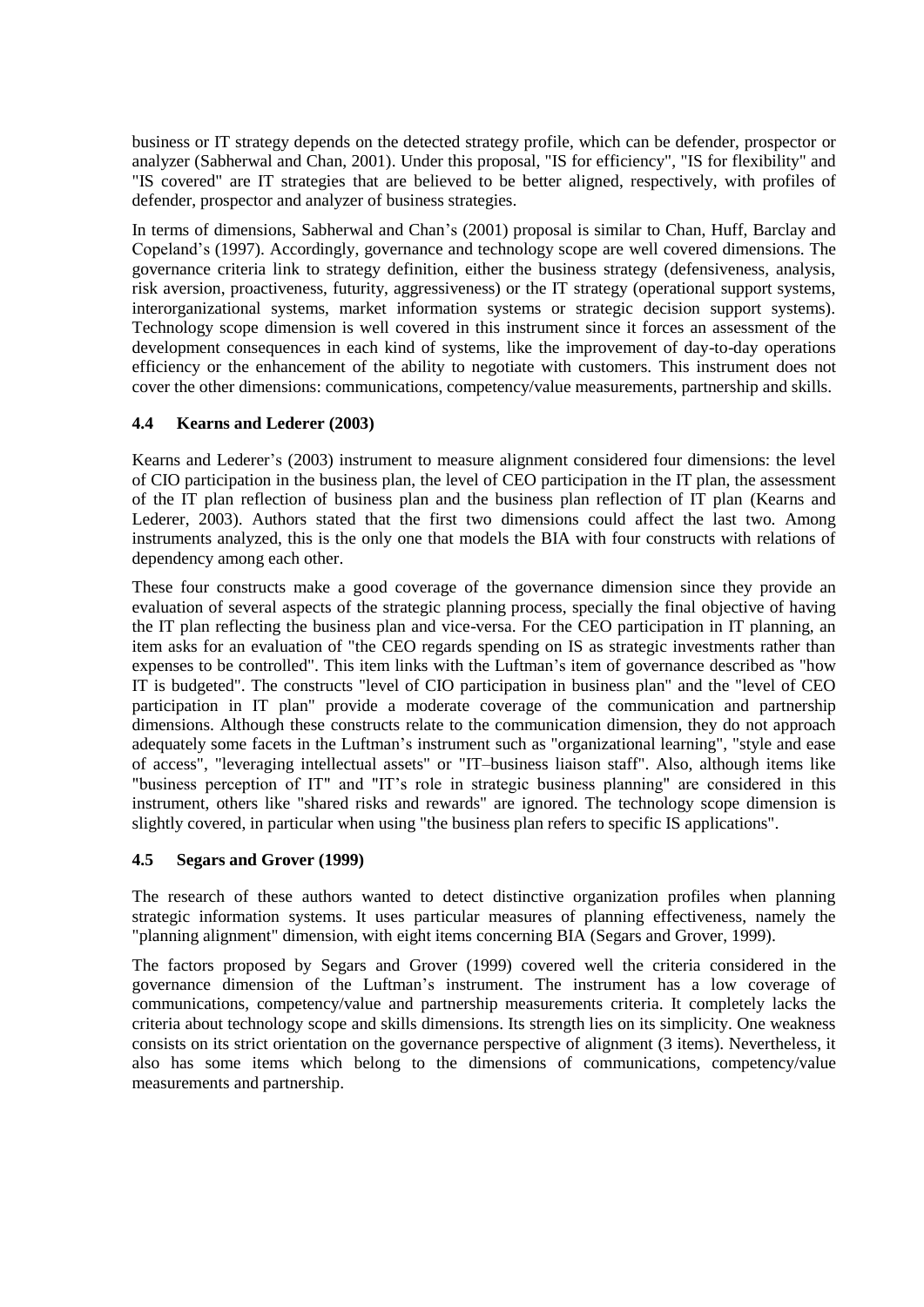#### **4.6 Cragg, King and Hussin (2002)**

This study uses an approach similar to Chan et al. (1997) to assess BIA. Alignment is seen as the fit between business strategy and IT strategy. Nine items are used to assess each one of the strategies. Alignment was modelled following two approaches: fit as 'matching' and fit as 'moderation'. Fit as matching was computed based on the difference between each of the two pairs of each of the nine strategies. Fit as moderation was modelled as the interaction between each business strategy and the related IT strategy. For each of the nine strategies, instead of the absolute difference, it was computed the product of the business strategy score and the corresponding IT strategy score (Cragg et al., 2002).

In a similar manner to the approach of Chan et al. (1997), and by the same reasons, this alignment instrument covers well the criterion considered in the governance and technology scope dimensions. The remaining dimensions, communications, competency/value measurements, partnership and skills are not covered by this instrument.

# **5 LUFTMAN'S INSTRUMENT VALIDATION**

Management Information Systems (MIS) researchers need to validate their research instruments. In 1989, Straub was pointing out that instruments in the MIS literature were insufficiently validated. So, he put forward some of the basic principles for validating an instrument. He asserted that an instrument validation should consider some types of validity like content validity, construct validity, reliability, internal validity, statistical and conclusion validity (Straub, 1989). Although the field has progressed significantly, it seems that the majority of published studies continue not having acceptable validated instruments (Boudreau, Gefen and Straub, 2001). Therefore, a list of "mandatory", "highly recommended" and "optional, but recommended" validities have been suggested, while presenting and explaining the validity components and related techniques and heuristics (Straub, Boudreau and Gefen, 2004).

Regarding the measurement of alignment, and until recently, some authors have argued that there was no validated instrument for this measurement (Sledgianowski, Luftman and Reilly, 2006). This paper does not intend to do an exhaustive validation analysis of the Luftman's instrument. Nevertheless, it presents a short review and critique about the work that has been done.

The content validity verifies if the instrument measures cover all possible measures of the properties under investigation. It is virtually impossible to create an instrument with a complete coverage of those properties since the universe of possibilities is almost unlimited. And perhaps, its verification is even more difficult. In terms of content validity, an important research was made by Luftman which latter supported the proposal of his alignment instrument. The paper "Enablers and Inhibitors of Business-IT Alignment" provided insights into identifying areas that help or hinder business-IT alignment (Luftman et al., 1999). Business and information technology executives (1,051) from over 500 firms of the US Fortune 1,000, representing 15 industries who attended classes addressing alignment at IBM's Advanced Business Institute, were asked to describe those activities that assist in achieving alignment and those which seem to hinder it. This multi-year study, conducted from 1992 to 1997, determined the most important enablers and inhibitors to alignment, represented an excellent content validity because of not only the number of the managers asked but also the variety of its sectors provenience and its long period of time. However, it can always be said that the type of respondents were limited to large companies and so, other alignment factors could emerge if other type of managers were consulted. Also, this study was responded only by managers and it could be argued that it could include other respondents in the organization or outside the organization (e.g. academics).

Sledgianowski et al. (2006) research conducted a pilot test administered to 23 IT and business executives within one organization, revealing that, according to these authors, all items were interpreted as intended. No changes to the final questionnaire were made, which was then used to survey 153 IT and business executives from 11 business units across eight organizations.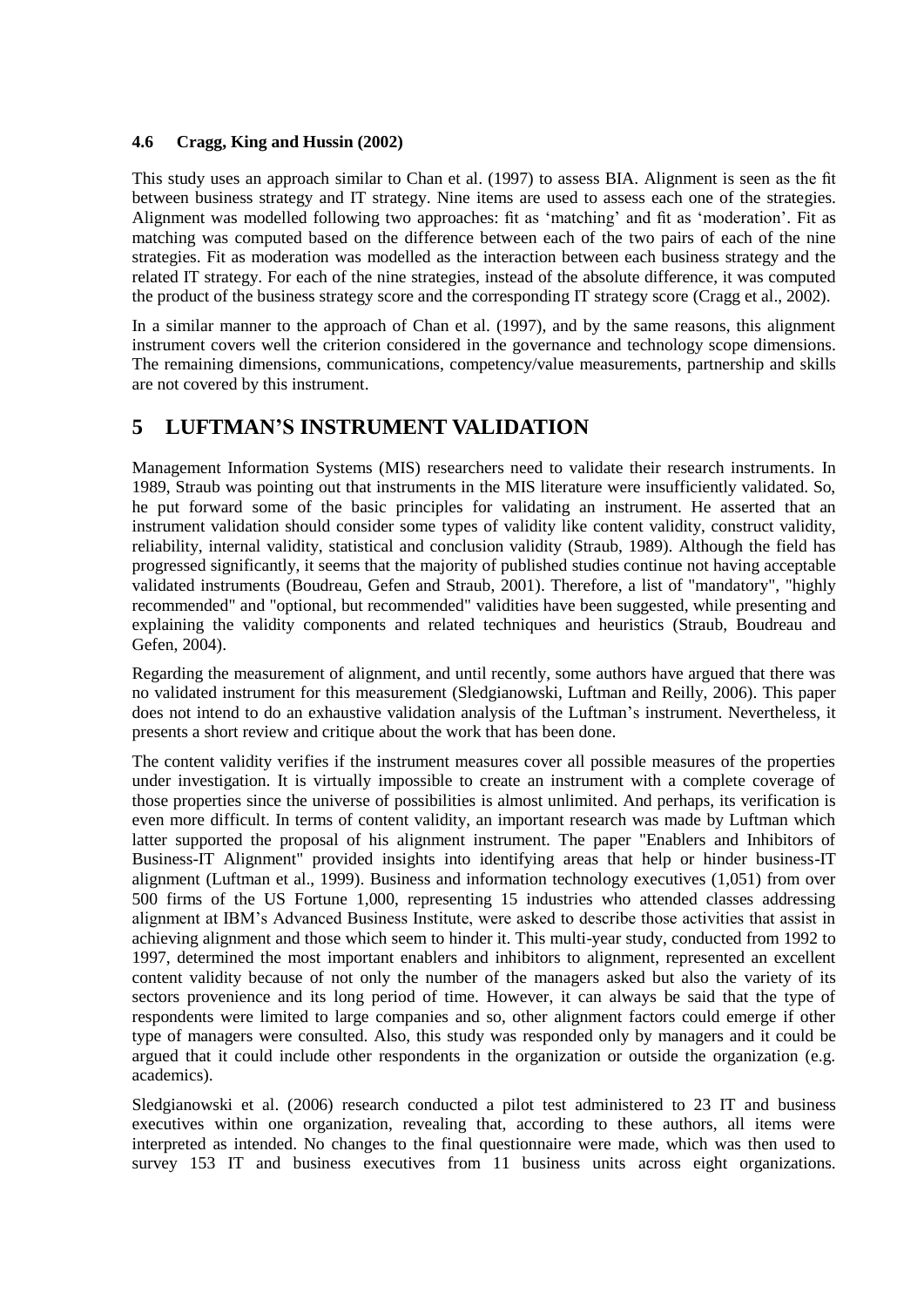Confirmatory factor analysis was used to evaluate the instrument. Authors proposed a second alternative SAM model, with a shorter variable set, reducing the number of items 39 to 22. The second model was a more parsimonious model of SAM. According to authors, statistical evidence provided the support of the goodness-of-fit of the SAM framework.

Although the alignment construct was measured in a different way, a recent research used the Luftman's instrument to study the relationships between the maturity constructs and the alignment itself. The study surveyed 130 business and IT executives from 22 companies in China (Chen, 2010). All variables presented adequate composite reliability showing high internal reliability for the measures. This research also evidenced that, in this particular Chinese context, it was possible a significant improvement of the instrument when reducing the number of items from 39 to 21. Except for the skills, every dimension revealed a positive influence on alignment.

The instrument was found to have acceptable goodness-of-fit in these researches. These studies seem to provide some support for the use of the Luftman's instrument to measure business–IT alignment. However, not all mandatory or recommended validities and correspondent techniques were performed (Straub et al., 2004). New studies are required for stronger validation.

# **6 CONCLUSIONS AND IMPLICATIONS**

The Luftman's (2003) approach to measure alignment is one of the most cited instruments. Chan, Huff, Barclay & Copeland (1997), Reich & Benbasat (2000), Sabherwal & Chan (2001) seem to be the other most important alignment assessment instruments, if we take the number of citations (more than 400 at Google Scholar) as an indicator of their popularity among the academic community.

The revision made evidences that most of the studies approaches focus on the strategic level. From those, the only different approach is the Reich & Benbasat (2000) instrument with a tactical level approach. None of these instruments have an operational level approach, an IT level perspective at the project level.

Following Luftman's lenses, the analysis of the dimensions providing a degree of coverage is somehow subjective. Our classification for the communications dimension coverage of each instrument revealed that, besides a strong coverage by Luftman's instrument, it was well covered by Reich & Benbasat's (2000) instrument and moderately covered by Kearns & Lederer's (2003) instrument. Governance was the dimension better covered by all instruments. The second best covered dimension was the technology scope. Luftman's approach may improve this dimension by evaluating the direct contribution of systems to business objectives. Apart from Luftman's (2003) approach, the other analyzed instruments do not consider the skills dimension. Partnership and competency/value measurements dimensions were poorly covered in the other instruments.

The majority of published studies continue not having acceptable validated instruments (Boudreau et al., 2001) and alignment instruments are not an exception (Sledgianowski et al., 2006). Since Luftman's instrument is one of the most promising instruments and has been showing acceptable validity for some components, it deserves further attention and use in future research for the remaining mandatory validity components (Straub et al., 2004).

## Acknowledgments

This work is supported by FEDER funding through the Competitiveness Factors Operational Programme – COMPETE and national funding through FCT – Foundation for Science and Technology under the project FCOMP-01-0124-FEDER-022674.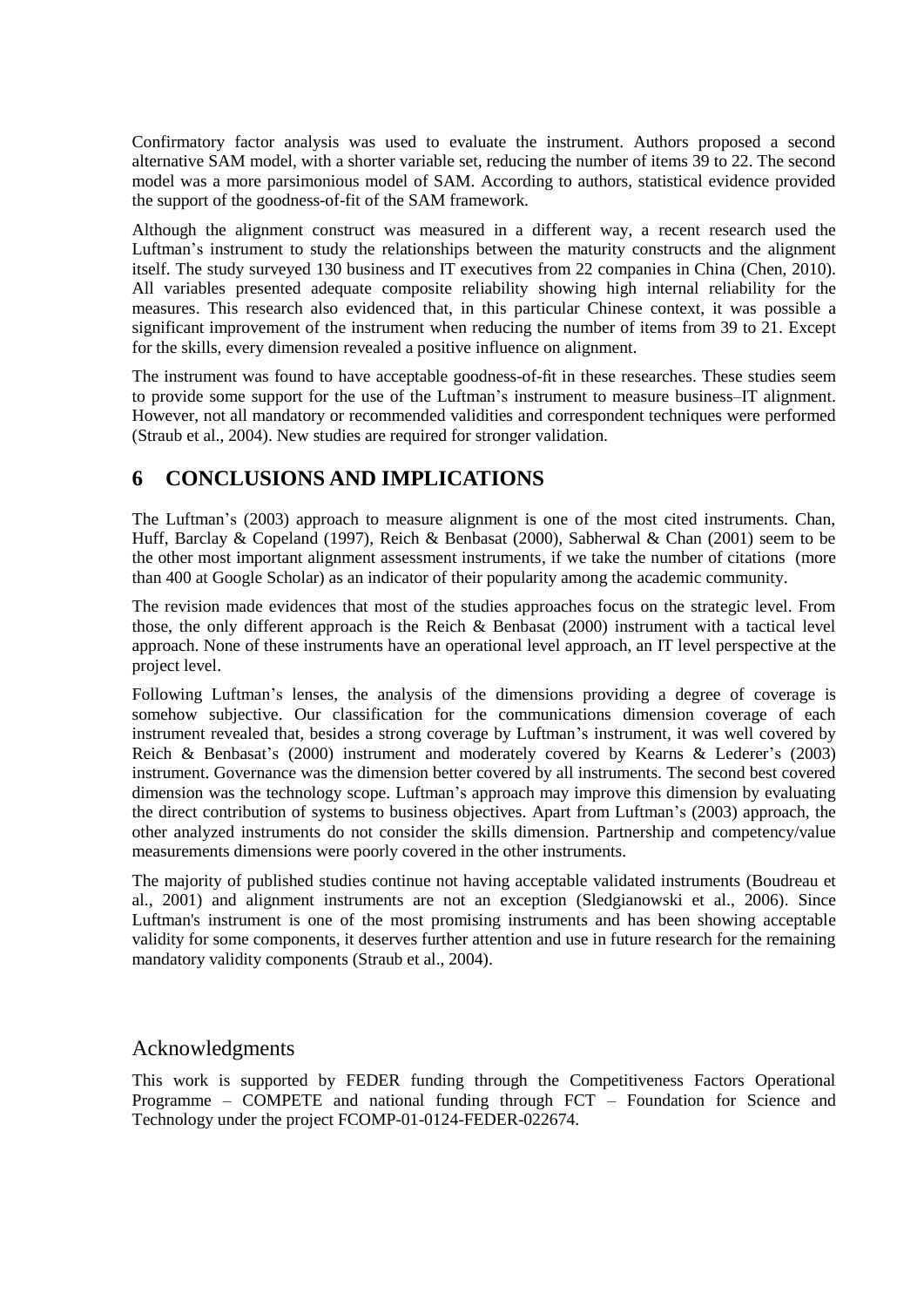## References

- Benbya, H., & McKelvey, B. (2006). Using coevolutionary and complexity theories to improve IS alignment: a multi-level approach. *Journal of Information Technology, 21*(4), 284-298.
- Bergeron, F., Raymond, L., & Rivard, S. (2004). Ideal patterns of strategic alignment and business performance. *Information & Management, 41*(8), 1003-1020.
- Boudreau, M.-C., Gefen, D., & Straub, D. W. (2001). Validation in information systems research: A state-of-the-art assessment. *MIS Quarterly, 25*(1), 1-16.
- Chan, Y. E., Huff, S. L., Barclay, D. W., & Copeland, D. G. (1997). Business Strategic Orientation, Information Systems Strategic Orientation, and Strategic Alignment. *Information Systems Research, 8*(2), 125-150.
- Chan, Y. E., & Reich, B. H. (2007). IT alignment: what have we learned? *Journal of Information Technology, 22*, 297-315.
- Chan, Y. E., Sabherwal, R., & Thatcher, J. B. (2006). Antecedents and outcomes of strategic IS alignment: An empirical investigation. *IEEE Transactions on Engineering Management, 53*(1), 27-47.
- Chen, L. (2010). Business–IT alignment maturity of companies in China. *Information & Management, 47*, 9-16.
- Cragg, P., King, M., & Hussin, H. (2002). IT alignment and firm performance in small manufacturing firms. *The Journal of Strategic Information Systems, 11*(2), 109-132.
- Cragg, P., Tagliavini, M., & Mills, A. (2007). Evaluating the alignment of IT with business processes in SMEs.
- Hartung, S., Reich, B. H., & Benbasat, I. (2000). Information technology alignment in the Canadian Forces. *Canadian Journal of Administrative Sciences/Revue Canadienne des Sciences de l'Administration, 17*(4), 285-302.
- Henderson, J. C., & Venkatraman, H. (1999). Strategic alignment: leveraging information technology for transforming organizations. *IBM Systems Journal, 38*(2.3), 472-484.
- Henderson, J. C., & Venkatraman, N. V. (1993). Strategic alignment: Leveraging information technology for transforming organizations. *IBM systems journal, 32*(1), 4-16.
- Kearns, G. S., & Lederer, A. L. (2003). A resource-based view of strategic IT alignment: How knowledge sharing creates competitive advantage. *Decision Sciences, 34*(1), 1-29.
- Luftman, J. (2000). Assessing business-IT alignment maturity. *Communications of the Association for Information Systems, 4*(14), 1-50.
- Luftman, J. (2003). Assessing IT/Business Alignment. *Information Systems Management, 20*(4), 9-15.
- Luftman, J., & Ben-Zvi, T. (2011). Key Issues for IT Executives 2011: Cautious optimism in uncertain economic times. *MIS Quarterly Executive, 10*(4), 203-212.
- Luftman, J., & Kempaiah, R. (2007). An update on business-IT alignment:"a line" has been drawn. *MIS Quarterly Executive, 6*(3), 165-177.
- Luftman, J., Papp, R., & Brier, T. (1999). Enablers and inhibitors of business-IT alignment. *Communications of the Association for Information Systems, 1*(11), 1-33.
- Newsted, P. R., Munro, S. H. M., & Schwarz, A. (2012). Survey Instruments in Information Systems Repository. Retrieved 2012, Mar 12, from AIS, Association for Information Systems: http://survey.aisnet.org/
- Reich, B. H., & Benbasat, I. (1996). Measuring the linkage between business and information technology objectives. *MIS Quarterly, 20*(1), 55-81.
- Reich, B. H., & Benbasat, I. (2000). Factors that influence the social dimension of alignment between business and information tecnology objectives. *MIS Quarterly, 24*(1), 81-113.
- Sabherwal, R., & Chan, Y. E. (2001). Alignment between business and IS strategies: A study of prospectors, analyzers, and defenders. *Information Systems Research, 12*(1), 11-33.